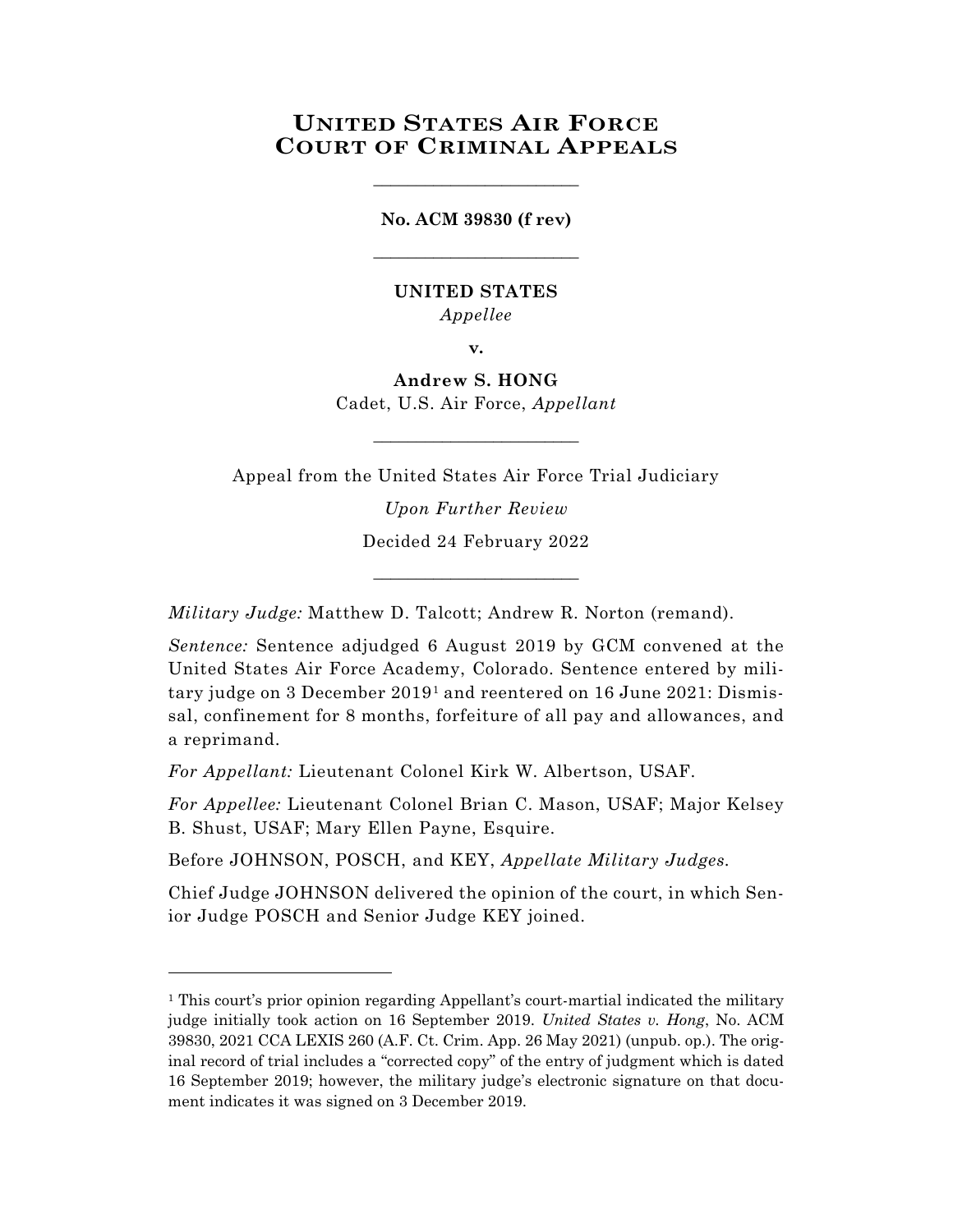**This is an unpublished opinion and, as such, does not serve as precedent under AFCCA Rule of Practice and Procedure 30.4.**

\_\_\_\_\_\_\_\_\_\_\_\_\_\_\_\_\_\_\_\_\_\_\_\_

\_\_\_\_\_\_\_\_\_\_\_\_\_\_\_\_\_\_\_\_\_\_\_\_

### JOHNSON, Chief Judge:

l

A general court-martial composed of a military judge alone convicted Appellant, in accordance with his pleas pursuant to a pretrial agreement (PTA), of two specifications of assault consummated by a battery and one specification of assault in violation of Article 128, Uniform Code of Military Justice (UCMJ), 10 U.S.C. § 928.[2,](#page-1-0)[3](#page-1-1) The military judge sentenced Appellant to a dismissal, confinement for 12 months, forfeiture of all pay and allowances, and a reprimand. The convening authority signed a Decision on Action memorandum in which he reduced Appellant's term of confinement from 12 months to 8 months (consistent with the terms of the PTA) and provided the language of the adjudged reprimand. The convening authority took no other action on the sentence. Thereafter, the military judge signed an entry of judgment (EoJ) stating the final sentence, as modified by the convening authority's action, as a dismissal, confinement for eight months, total forfeiture of pay and allowances, and a reprimand.

Appellant raised a single issue on appeal: whether he is entitled to sentence relief due to post-trial delay before his case was docketed with this court. However, upon our initial review we deferred consideration of this issue and remanded the record to the Chief Trial Judge, Air Force Trial Judiciary, due to the convening authority's failure to take action on the entire sentence. *United States v. Hong*, No. ACM 39830, 2021 CCA LEXIS 260 (A.F. Ct. Crim. App. 26 May 2021) (unpub. op.).

Accordingly, the convening authority took action on the entire sentence, a military judge reentered the judgment of the court-martial, and the record has returned to this court for completion of our review pursuant to Article 66(d),

<span id="page-1-0"></span><sup>2</sup> References to the punitive articles of the UCMJ are to the *Manual for Courts-Martial, United States* (2016 ed.). Unless otherwise specified, all other references to the UCMJ and all references to the Rules for Courts-Martial are to the *Manual for Courts-Martial, United States* (2019 ed.).

<span id="page-1-1"></span><sup>3</sup> In accordance with the PTA, Appellant pleaded not guilty to the original charges and specifications: two specifications of abusive sexual contact in violation of Article 120, UCMJ, 10 U.S.C. § 920, and one specification of attempted abusive sexual contact in violation of Article 80, UCMJ, 10 U.S.C. § 880. These charges and specifications were withdrawn after arraignment. Our opinion addresses the disposition of these charges and specifications in greater detail below.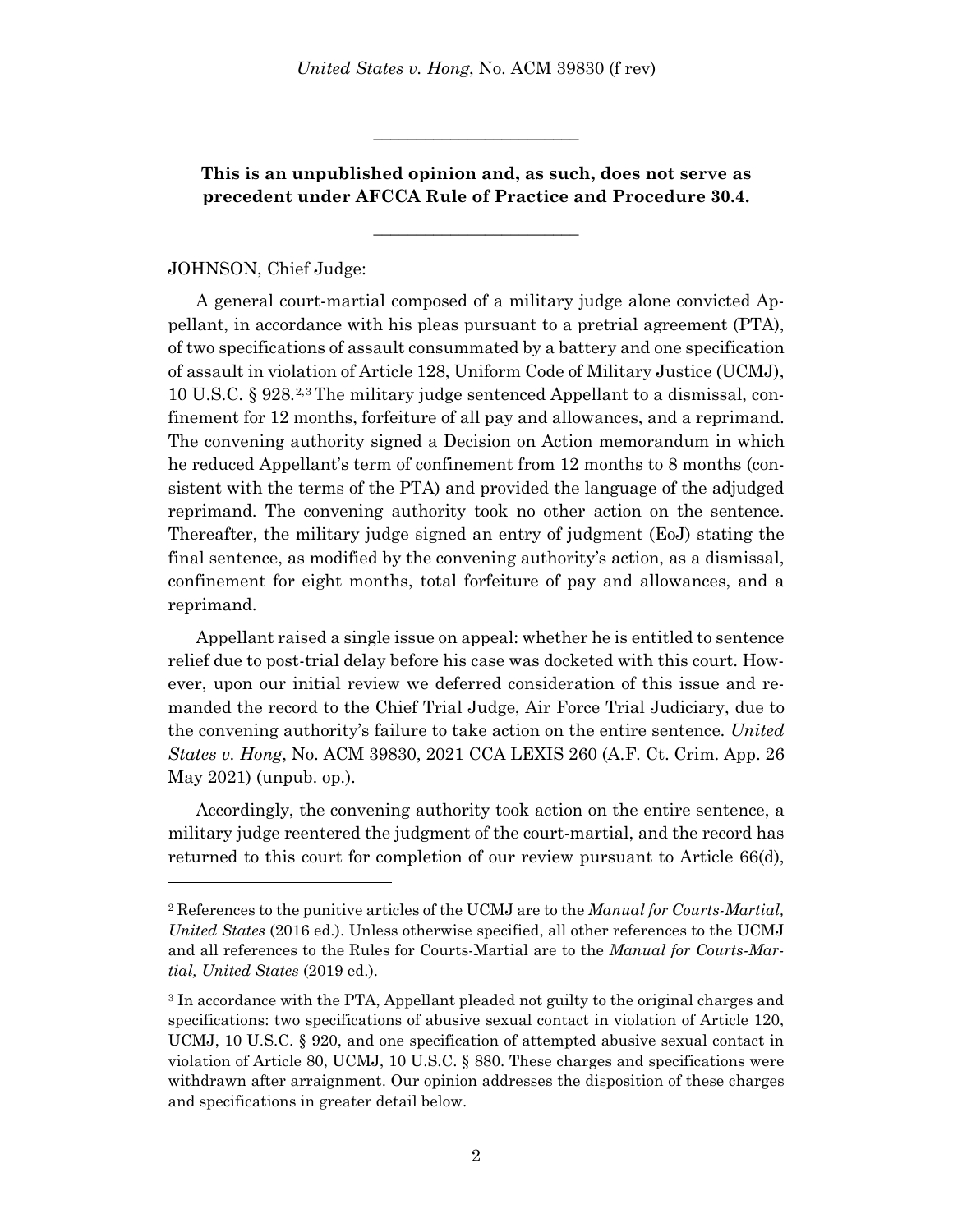UCMJ, 10 U.S.C. § 866(d). Appellant has not raised additional assignments of error. As to the issue Appellant originally raised, we find he is not entitled to relief for unreasonable post-trial delay. However, we find corrective action is appropriate with regard to an issue not raised by the parties—the convening authority's failure to dismiss the original charges and specifications with prejudice in accordance with the PTA.

#### **I. BACKGROUND**

We provided the factual background of Appellant's case in our prior opinion. *See Hong*, unpub. op. at \*3–4. A recapitulation of events underlying Appellant's convictions is unnecessary here; for purposes of addressing Appellant's assignment of error, a summary of the post-trial processing at issue will suffice.

The court-martial sentenced Appellant on 6 August 2019. Appellant submitted clemency matters to the convening authority on 16 August 2019, and the convening authority signed his original Decision on Action memorandum on 27 August 2019. The military judge signed the original EoJ on 16 September 2019, and the court reporter certified the record of trial on the same day.

The United States Air Force Academy legal office (USAFA/JA) transmitted an electronic version of the record of trial to the Appellate Records Branch of the Air Force Military Justice Law and Policy Division (JAJM), located at Joint Base Andrews, Maryland, on 25 October 2019. On 19 November 2019, JAJM informed USAFA/JA that a physical copy of the original record of trial would be required, and on 26 November 2019 JAJM additionally advised USAFA/JA that certain corrections to the record were necessary. On 3 December 2019, the military judge signed a corrected version of the EoJ. On 20 December 2019, USAFA/JA mailed JAJM a physical copy of the original record of trial, and Appellant's case was docketed with this court on 30 December 2019.

#### **II. DISCUSSION**

#### **A. Post-Trial Delay**

#### **1. Law**

"[C]onvicted servicemembers have a due process right to timely review and appeal of courts-martial convictions." *United States v. Moreno*, 63 M.J. 129, 135 (C.A.A.F. 2006) (citing *Toohey v. United States*, 60 M.J. 100, 102 (C.A.A.F. 2004); *Diaz v. JAG of the Navy*, 59 M.J. 34, 37–38 (C.A.A.F. 2006)). In *Moreno*, the CAAF established a presumption of facially unreasonable delay when the convening authority does not take action within 120 days of sentencing or when the record of trial is not docketed with the Court of Criminal Appeals within 30 days of the convening authority's action. *Id*. at 142. In *United States v.*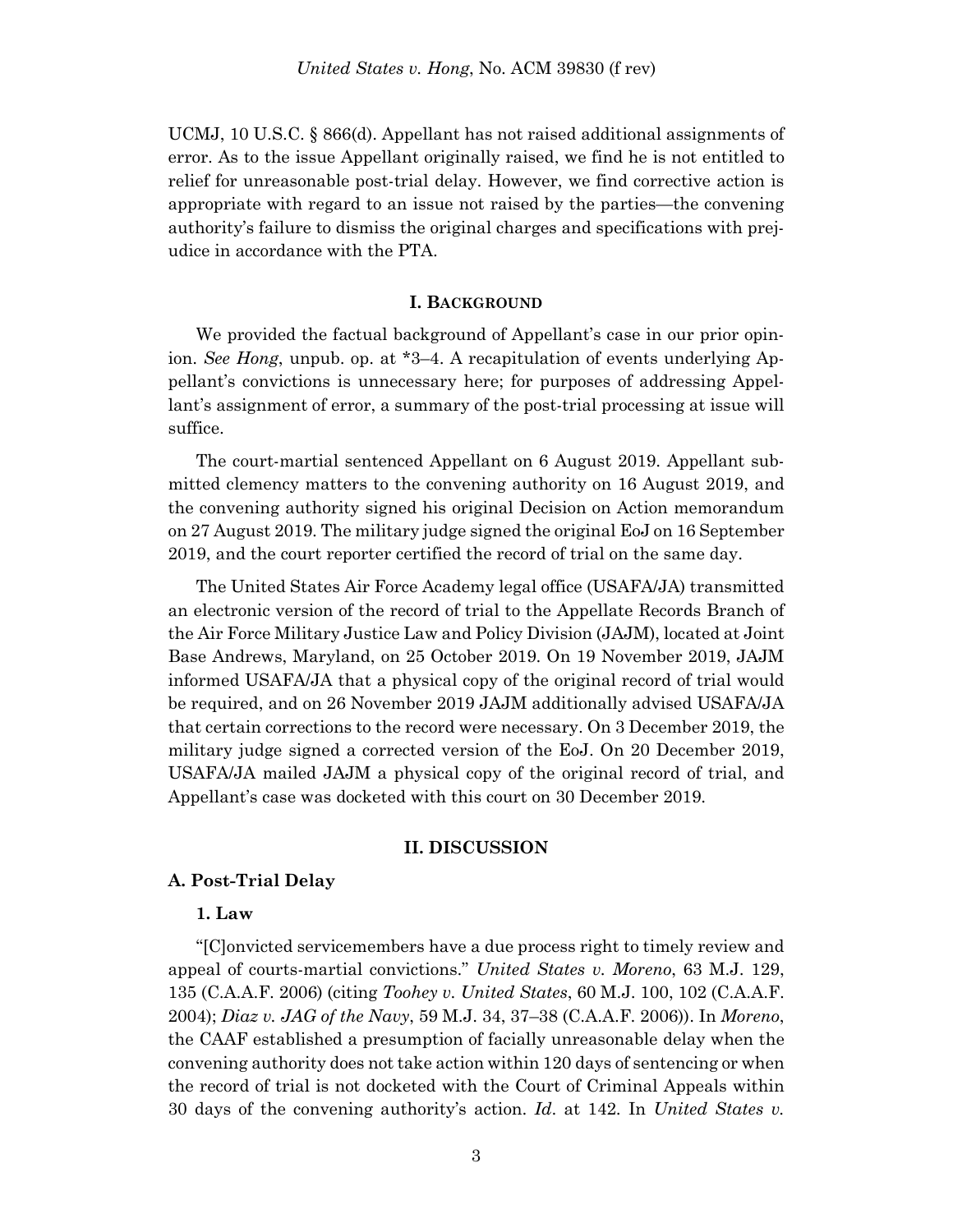*Livak*, 80 M.J. 631, 633 (A.F. Ct. Crim. App. 2020), this court established an aggregated 150-day standard for facially unreasonable delay from sentencing to docketing with the Court of Criminal Appeals for cases referred to trial on or after 1 January 2019, in light of the new post-trial processing procedures that went into effect on that date.

Where there is a facially unreasonable delay, we examine the four factors set forth in *Barker v. Wingo*, 407 U.S. 514, 530 (1972): "(1) the length of the delay; (2) the reasons for the delay; (3) the appellant's assertion of the right to timely review and appeal; and (4) prejudice [to the appellant]." *Moreno*, 63 M.J. at 135 (citing *United States v. Jones*, 61 M.J. 80, 83 (C.A.A.F. 2005); *Toohey*, 60 M.J. at 102). The CAAF identified three types of cognizable prejudice for purposes of an appellant's due process right to timely post-trial review: (1) oppressive incarceration; (2) "particularized" anxiety and concern "that is distinguishable from the normal anxiety experienced by prisoners awaiting an appellate decision;" and (3) impairment of the appellant's grounds for appeal or ability to present a defense at a rehearing. *Id*. at 138–40 (citations omitted). "No single [*Barker*] factor is required for finding a due process violation and the absence of a given factor will not prevent such a finding." *Id*. at 136 (citing *Barker*, 407 U.S. at 533). However, where there is no qualifying prejudice from the delay, there is no due process violation unless the delay is so egregious as to "adversely affect the public's perception of the fairness and integrity of the military justice system." *United States v. Toohey*, 63 M.J. 353, 362 (C.A.A.F. 2006).

We review de novo an appellant's entitlement to relief for post-trial delay. *Livak*, 80 M.J. at 633 (citing *Moreno*, 63 M.J. at 135).

#### **2. Analysis**

Appellant's brief, submitted before this court decided *Livak*, recognizes that *Moreno's* 120-day and 30-day thresholds for facially unreasonable delay were created under the statutory post-trial processing regime that applied to courtsmartial where charges were referred to trial prior to 1 January 2019. However, the charges in the instant case were referred on 16 May 2019, and therefore Appellant's case was generally, although not entirely, subject to the post-trial process implemented in the 2019 version of the *Manual for Courts-Martial, United States*. Under the applicable post-1 January 2019 procedures, the military judge's EoJ has effectively replaced the convening authority's action as the event that marks the end of the post-trial phase and the beginning of appellate proceedings. *See* Rule for Courts-Martial 1111(a)(2). Appellant quotes this court's observation in *United States v. Moody-Neukom*,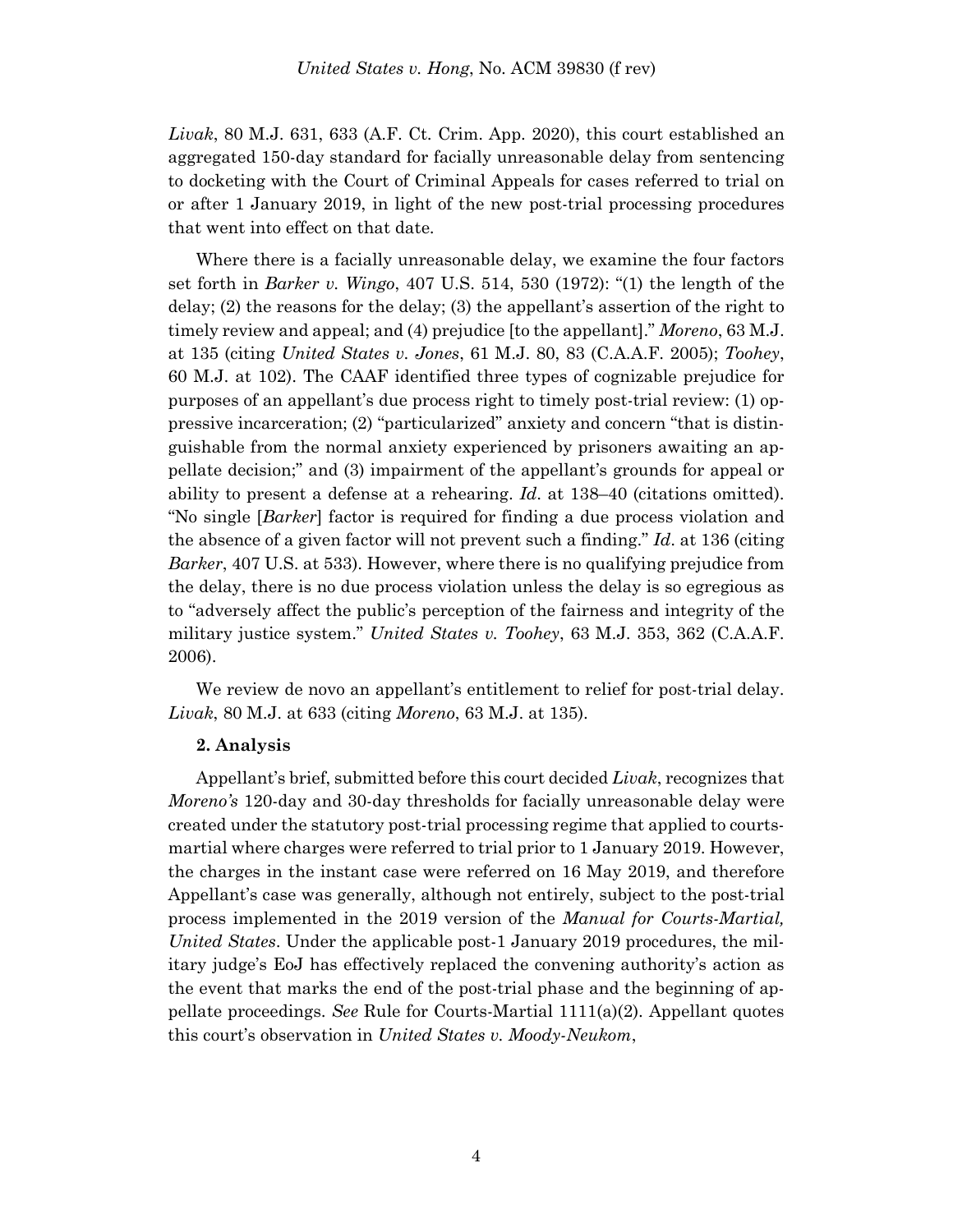[A]dapting the *Moreno* analysis to the new rules will not be a simple matter of substituting the military judge's "entry of judgment"—or the convening authority's decision whether to take action on the trial results, or the certification or completion of the record of trial, or any other post-trial event—into the place of "convening authority action" within the *Moreno* framework for determining facially unreasonable delay.

No. ACM S32594, 2019 CCA LEXIS 521, at \*5 (A.F. Ct. Crim. App. 16 Dec. 2019) (per curiam) (unpub. op.). Nevertheless, Appellant proposes that "in order to best safeguard the *Moreno* protections of an appellant's due process right to timely post-trial and appellate review, the 30-day *Moreno* standard should start on the date of the convening authority's decision on action." By Appellant's proposed measure, the 125 days that elapsed between the convening authority's decision on action on 27 August 2019 and docketing with this court on 30 December 2019 exceeded the *Moreno* standard by 95 days.

However, this court's published opinion in *Livak* controls here, and the 146 days that elapsed from the conclusion of Appellant's court-martial did not exceed the 150-day standard for facially unreasonable delay we adopted in that decision. 80 M.J. at 633. Accordingly, we find no breach of the *Moreno* standards in Appellant's case.

This conclusion does not end our inquiry, however. The CAAF has never held that the specific time standards in *Moreno* were the *exclusive* means by which an appellant could demonstrate facially unreasonable delay in violation of constitutional due process rights. *See United States v. Swanson*, No. ACM. 38827, 2016 CCA LEXIS 648, at \*21 (A.F. Ct. Crim. App. 27 Oct. 2016) (unpub. op.). Accordingly, we have considered whether the actual delays in this case were facially unreasonable and, if so, whether a balancing of the *Barker* factors favors granting relief. It is apparent there were certain inefficiencies in processing the record of trial and completing the military judge's EoJ. However, assuming *arguendo* these delays were significant enough to be facially unreasonable, we find the *Barker* factors do not favor relief. In particular, Appellant fails to demonstrate specific qualifying prejudice from the delay, and the duration and reasons for the delay are not so egregious as to impugn the fairness or integrity of the military justice system. *See Toohey*, 63 M.J. at 362; *see also United States v. Anderson*, \_\_\_ M.J. \_\_\_, No. 21-0179, slip op. at 7–8 (C.A.A.F. 18 Feb. 2022) (holding 481 days of government delay between sentencing and convening authority action would not "caus[e] the public to doubt the entire military justice system's fairness and integrity").

Finally, recognizing our authority under Article 66(d), UCMJ, we have also considered whether relief for excessive post-trial delay is appropriate in this case even in the absence of a due process violation. *See United States v. Tardif*,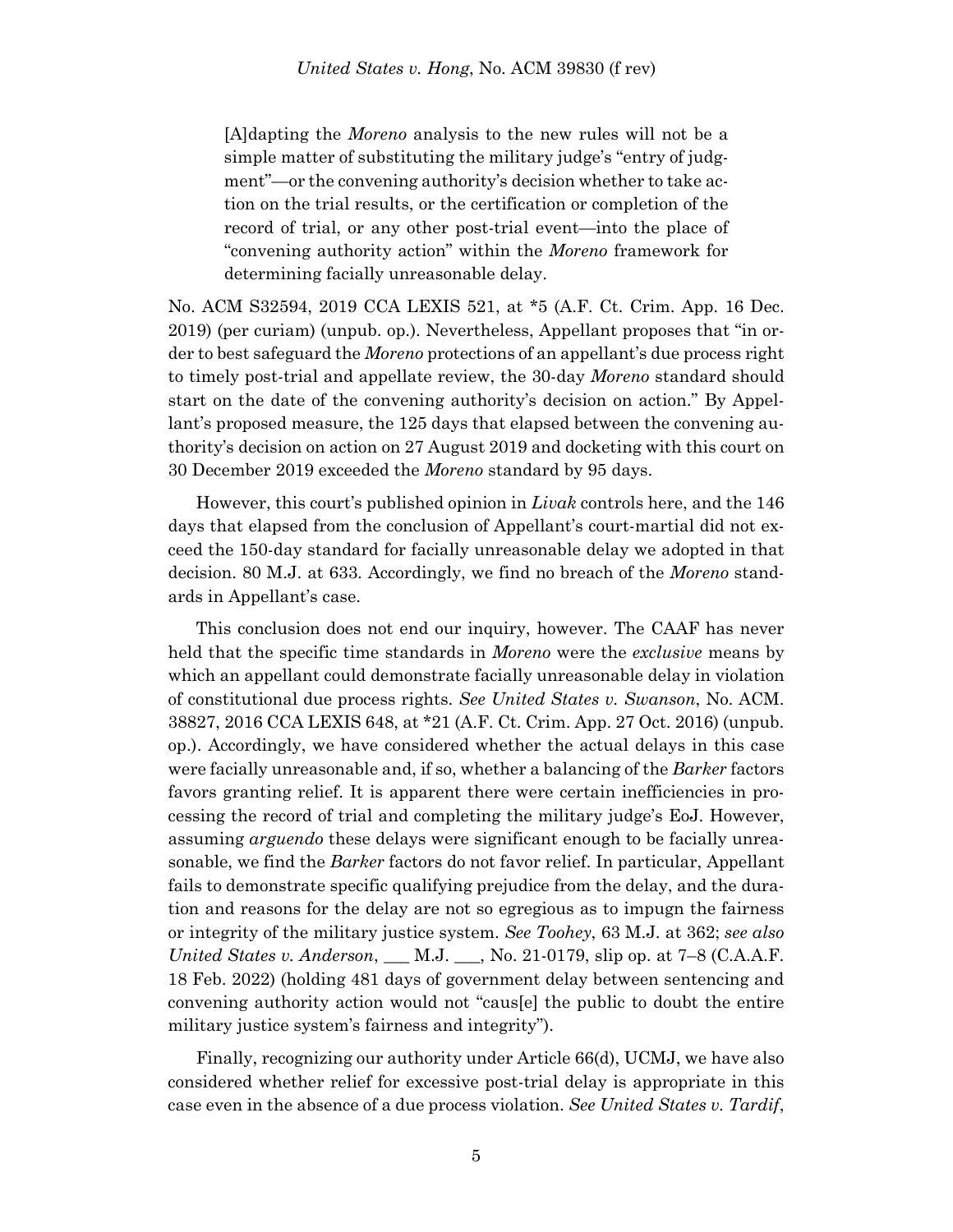57 M.J. 219, 225 (C.A.A.F. 2002). After considering the factors enumerated in *United States v. Gay*, 74 M.J. 736, 742 (A.F. Ct. Crim. App. 2015), *aff'd*, 75 M.J. 264 (C.A.A.F. 2016), we conclude no such relief is warranted.

## **B. Dismissal of the Original Charges and Specifications with Prejudice**

On 16 May 2019, the convening authority referred for trial the original charges and specifications against Appellant: two specifications of abusive sexual contact in violation of Article 120, UCMJ, 10 U.S.C. § 920, and one specification of attempted abusive sexual contact in violation of Article 80, UCMJ, 10 U.S.C. § 880. On 2 August 2019, the convening authority referred the Additional Charge and its two specifications of assault consummated by a battery and one specification of assault in violation of Article 128, UCMJ. On the same day, 2 August 2019, the convening authority entered into a PTA with Appellant. In addition to limiting Appellant's term of confinement, the PTA required the convening authority to withdraw and dismiss with prejudice the original charges and specifications.

The military judge did not specifically review this provision of the PTA with Appellant during the court-martial. However, after arraignment but prior to entering findings, the military judge asked trial counsel whether the Government wished to "withdraw" the original charges and specifications. Trial counsel responded affirmatively, and the military judge announced the original charges and specifications were "withdrawn" and "no longer before" the courtmartial.

The charge sheet has been marked to indicate the original charges and specifications were "withdrawn and dismissed" on 6 August 2019, the date of Appellant's court-martial. Similarly, both the original EoJ dated 16 September 2019 and the post-remand EoJ dated 16 June 2021 indicate that the original charges and specifications were "Withdrawn and Dismissed." However, neither the charge sheet nor the EoJ indicate the original charges and specifications were dismissed *with prejudice*.

Neither Appellant's assignment of error brief nor the Government's answer addressed this apparent failure to dismiss the original charges and specifications with prejudice, as required by the PTA. On 25 January 2022, we issued an order to the Government to show cause as to why this court should not grant appropriate relief. On 9 February 2022, the Government filed a timely response in which it requested this court dismiss the original charges and specifications with prejudice.

"A pretrial agreement in the military justice system establishes a constitutional contract between the accused and the convening authority." *United States v. Smead*, 68 M.J. 44, 59 (C.A.A.F. 2009) (citing *United States v. Lundy*,